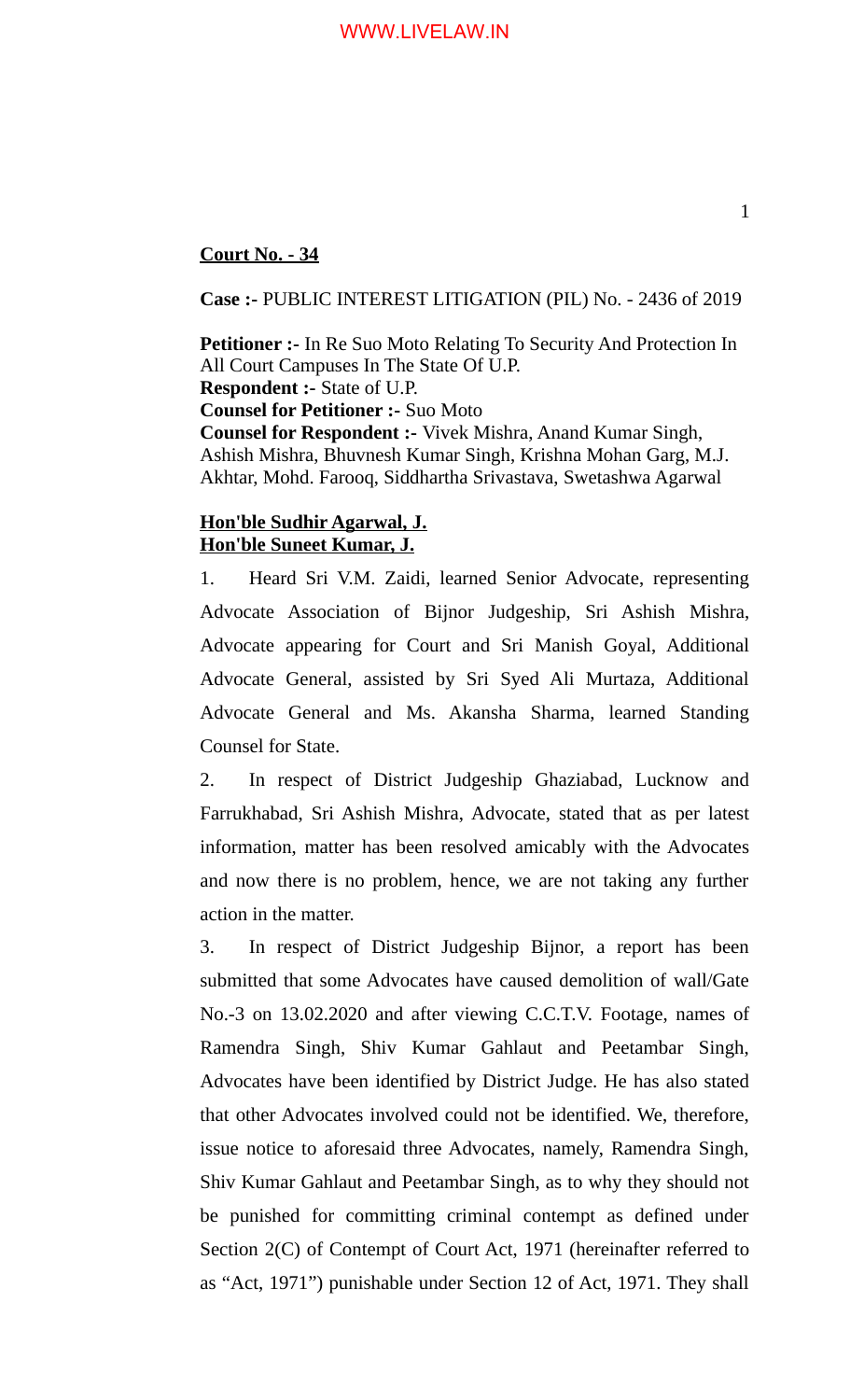## WWW.LIVELAW.IN

submit their reply and appear in person before this Court on 20.03.2020.

4. The above notice shall be served upon above Advocates through Chief Judicial Magistrate concerned and he shall submit service report within ten days.

5. We also require President and Secretary of Bar Association, Bijnor to remain present before this Court on 20.03.2020 to assist the Court in identification of other Advocates, who could not be identified by District Judge in C.C.T.V. Footage, for taking appropriate action against them.

6. Sri Manish Goyal, learned Additional Advocate General, stated that as per this Court's order dated 28.01.2020, directions contained in para-14 are being complied with and matter has been resolved between the parties on 11.02.2020. Authorities are now proceeding in the manner, the things have been resolved and settled amongst themselves. Compliance report with regard to execution shall be submitted by 20.03.2020.

7. Sri Ashish Mishra, Advocate appearing for High Court also submitted a report received from District Judge, Sitapur where issue no.3 has been pressed before us which shows that some land of District Judgeship is in possession of Advocates Association and they had to vacate the same having lost litigation but the same has not been vacated. However, from the report placed before this Court, we do not find as to what effective action has been taken by District Judge, Sitapur in respect of vacation of aforesaid land. We direct him to take all appropriate steps and, if necessary, he will also take assistance of Police and get possession of aforesaid land within two weeks and submit compliance report on 20.03.2020.

8. Further with regard to preparation of Advocates Roll, various District Judgeships have submitted report and in most places it is said that preparation of Advocates Roll has been completed or it is near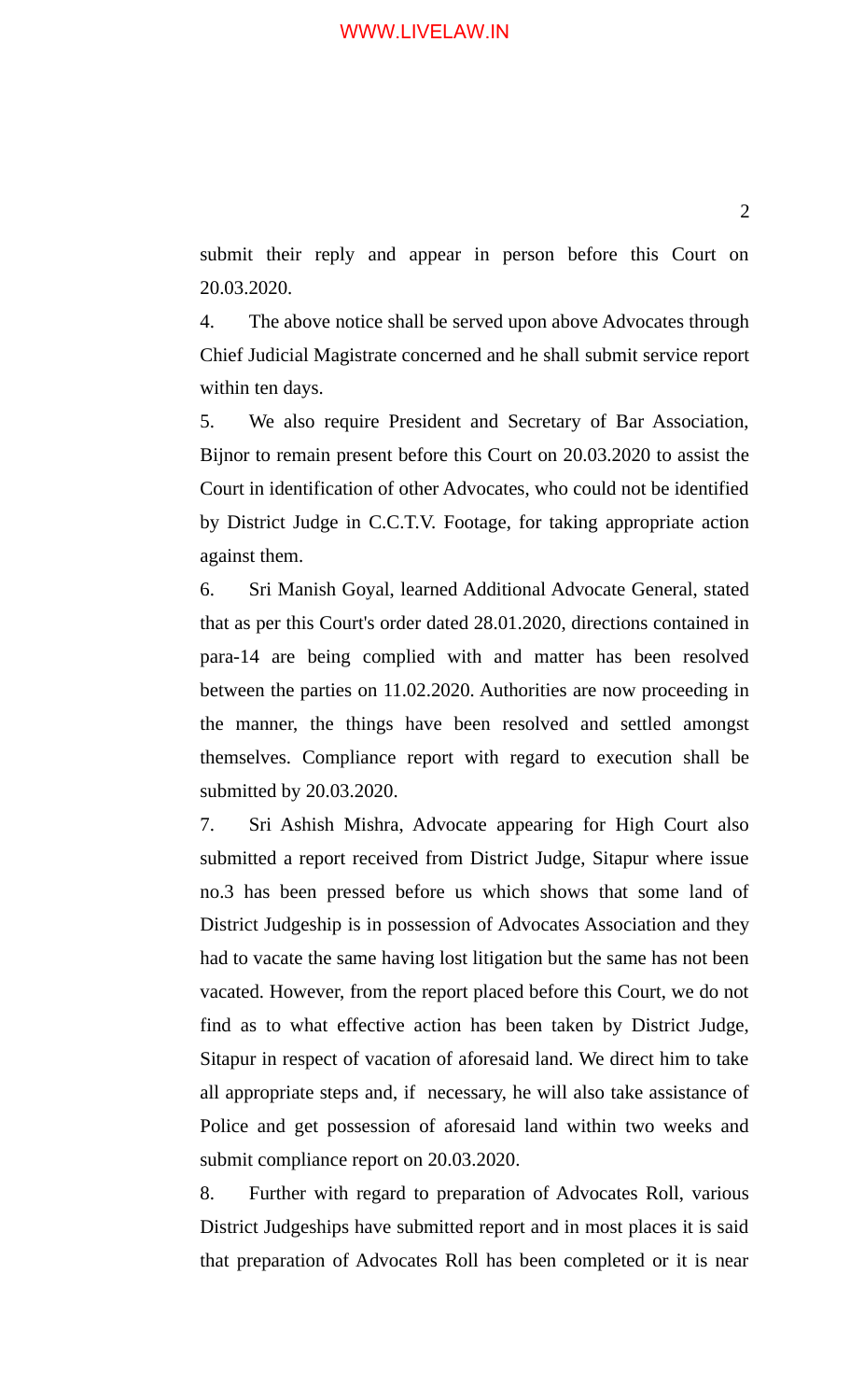completion. In other Judgeships it is in the process. We, therefore, direct all the Courts not to entertain any appearance of Advocates through Vakalatnama etc. without number of "Advocate Roll", whereever Advocates Roll have been completed, on and after 20.03.2020 and a notice to this effect shall be communicated to Bar Associations of cocerned District Judgeships forthwith.

9. Further where Advocates Rolls have not been completed, the same shall be completed as per the time given by this Court and in those District Judgeships also, on and after 01.04.2020, appearance of Advocates through Vakalatnama etc. shall not be accepted or entertained by any Court, until Advocate Rolls' number is mentioned thereon. If any Advocate outside the District is appearing, his appearance shall be subject to the condition that a local Advocate having number of Advocate's Roll is appearing and his Advocate Roll shall be mentioned in the appearance slip or Vakalatnama, as the case may be.

10. Further with regard to registration of Clerks, besides those who are already registered, steps will be taken to get all the Clerks registered with the concerned Advocates. Clerks List shall be completed accordingly. For this purpose also, Clerks may be given a months' time to get themselves registered with concerned Advocates and thereafter for inclusion of their names in the Roll of Clerks, so that unregistered Clerks and those who are not on the Roll of Clerks are not allowed to enter in the Court campus on and after 15.04.2020.

11. We have also noticed that in this Court itself, many Registry Staff/personnel are not wearing uniform despite repeated orders passed in this regard. Registrar General shall submit an explanation to this effect and ensure that in no case, on and after 16.03.2020, any member of Staff of Registry is allowed to remain present in Court campus unless he/she wears uniform and also displays identity card.

12. In continuation of our earlier order dated 27.02.2020, list this

3